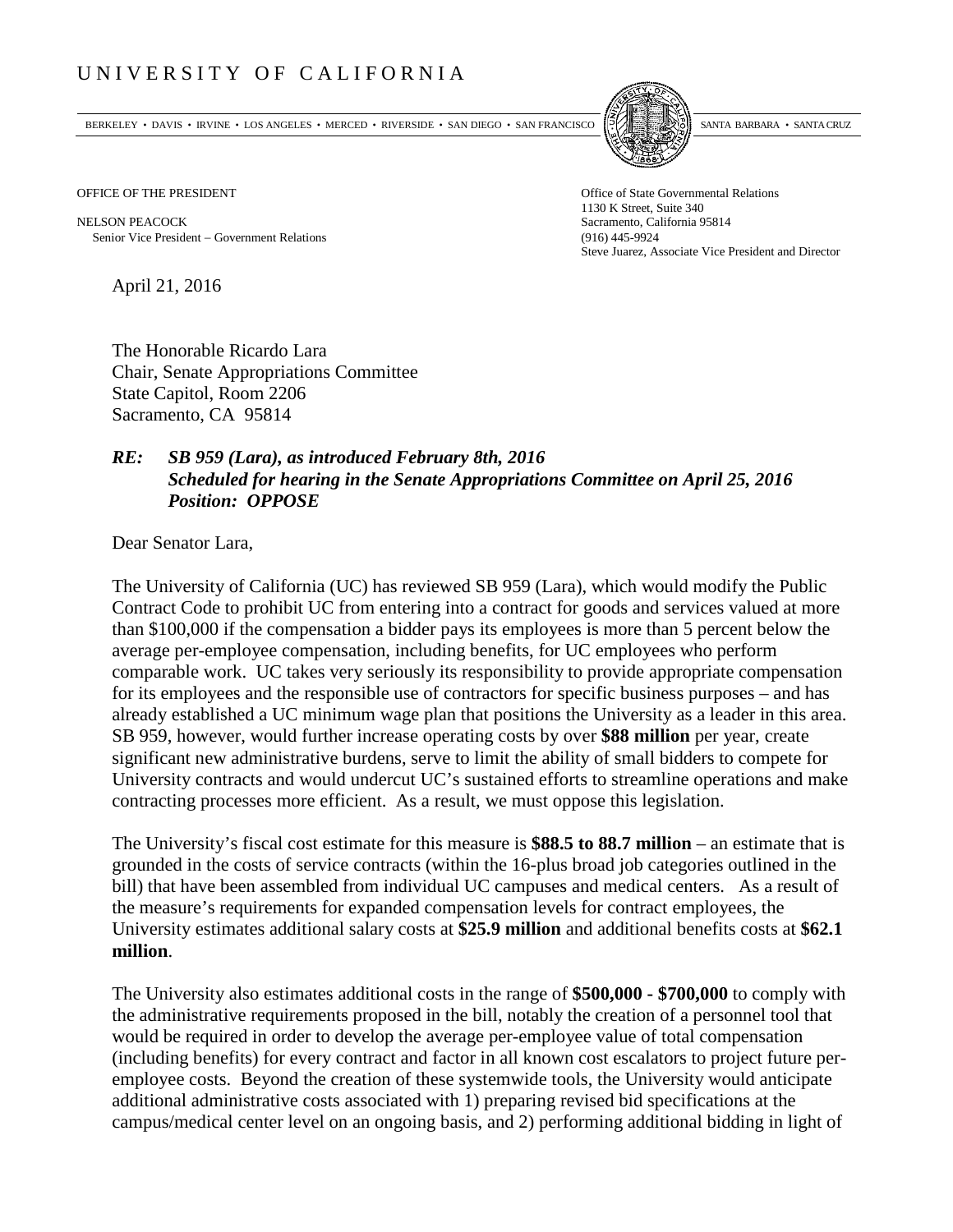the measure's restrictions on contract renewals or extensions. These additional costs are difficult to quantify, but would likely climb into the millions of dollars over a multi-year period.

Beyond the significant fiscal impact, it is important to reiterate that state leaders and the public demand that the University continually strive to contain costs. With a dynamic public service mission that combines education, medical centers, other public service, and research, it is imperative that we maintain an appropriate balance of contract and campus‐based employees to maximize efficiency. Keeping costs low is a priority; however, UC does not contract out on this basis alone. In fact, UC only contracts out in instances where there is a need for special expertise or experience, for short-term or temporary staffing needs, for special services and equipment that are not available internally, or for services at a leased facility where the services are provided by the owner.

Moreover, the contract workers employed in these situations are all covered under the University's *Fair Wage/Fair Work Plan*. This plan - announced last July - established a UC minimum level of pay to ensure that all UC workers are provided a fair wage. The UC minimum wage is currently \$13 per hour, and it will reach \$15 per hour on October 1, 2017. As part of *Fair Wage/Fair Work*, UC is also monitoring wage and working conditions for contract employees by implementing annual compensation audits and interim audits, and has established a phone hotline and central online system to report complaints directly to the Office of the President.

At the same time, SB 959 could undermine UC's ongoing efforts to streamline operations to save money. The Legislature has supported UC's efforts to increase efficiencies in contracting in the past by passing measures such as SB 835 (Wolk, 2011) which granted the University the authority to select bidders on construction services contracts on the basis of best value to the University, SB 1280 (Pavley, 2012), which granted the University similar best value authority to contracts for goods and services, and SB 1122 (Wright, 2010) which increased the competitive bidding threshold to \$100,000. SB 959 would represent a departure from past guidance from the State.

For example, the University has embarked upon a systemwide effort to reform its procurement practices to reduce the price it pays for goods, materials, and services and to streamline administrative processes. UC's strategic sourcing initiative and "P200" procurement project uses strategic and collaborative sourcing methods to optimize spend and purchasing activities across the UC system, creating significant savings for the University. P200 seeks to recapture \$200 million annually that is currently lost through sub-optimal purchasing contracts and practices, redirecting these critically needed funds to support UC's core missions of teaching, research, and public service. Unfortunately, SB 959 would significantly hinder continued progress on efforts like this. Furthermore, because it only applies to UC, it would impede our ability to collaborate with the California State University (CSU) system and the California Community Colleges (CCC) in order to use our combined purchasing power to save California taxpayer dollars. The legislation's proposed disparity of treatment would likely prevent this intersegmental collaboration from going forward.

SB 959 would increase the complexity and administrative expense associated with our bidding process. For example, the legislation would require the completion of a complex calculation and analysis of positions and compensation data prior to UC issuing any request for proposal (RFP) for goods, materials, and services. This would undercut UC's strategic desire to engage in systemwide RFPs whenever possible. Further, the bill would require that the compensation